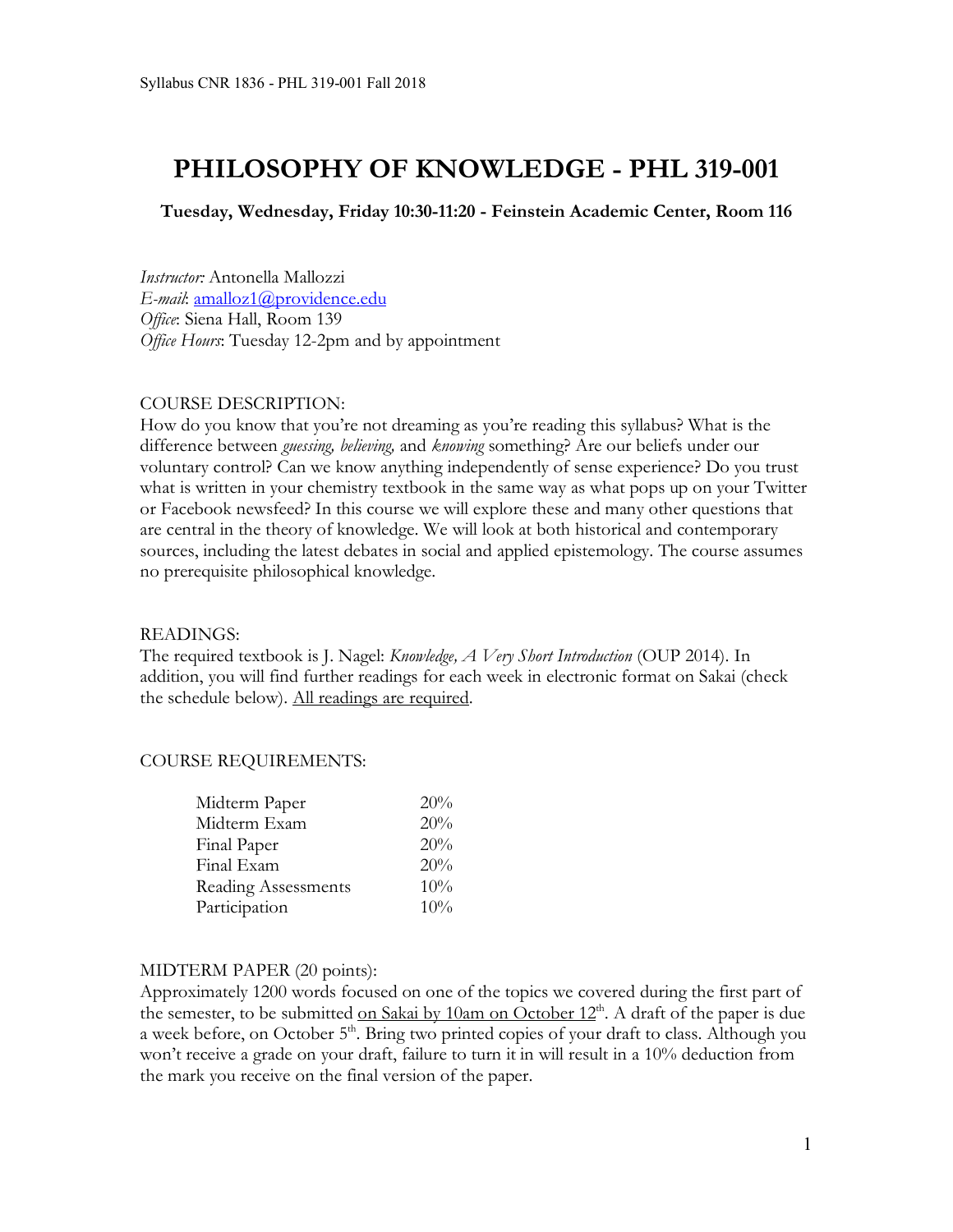## MIDTERM EXAM (20 points):

A combination of short answers and multiple-choice questions on the topics covered during the first part of the semester. It will take place on October  $17<sup>th</sup>$ .

## FINAL PAPER (20 points):

Approximately 1200 words focused on one of the topics we covered during the second part of the semester, to be submitted on Sakai by 10am on December  $5<sup>th</sup>$ . A draft of the paper is due a week before, on November 28<sup>th</sup>. Bring two printed copies of your draft to class. Although you won't receive a grade on your draft, failure to turn it in will result in a 10% deduction from the mark you receive on the final version of the paper.

## FINAL EXAM (20 points):

A combination of short answers and multiple-choice questions on the topics covered during the second part of the semester. It will take place on December  $7<sup>th</sup>$ .

## READING ASSESSEMENTS (10 points):

Reading assessments are short questions based on the assigned readings. They will be given randomly at the beginning of class and you will have about 5' to respond in paragraph form.

You will not receive a letter grade for the free writes, but *minus (-) check (*✓*),* or *plus (+).* These assignments will ensure that everyone is on time and has done the readings, and they will be a springboard for discussion.

# CLASS PARTICIPATION (10 points):

Attendance will be taken at the beginning of each class. Unjustified absences are not allowed: your final grade will drop a whole letter if you are absent after two unexcused absences. Readings must be completed before the class indicated on the course schedule. I strongly encourage you to participate in the class discussion, as it can boost your final grade up to 10%.

#### EXTRA CREDIT:

No extra credit! You will have enough opportunities to improve your grade through assignments and class participation.

# COURSE OBJECTIVES:

As part of the College Core Curriculum, this course will

- Focus primarily on the analysis of philosophical questions, arguments, and/or perspectives
- Provide students with the opportunity to explain, analyze, and evaluate philosophical questions, arguments, and/or perspectives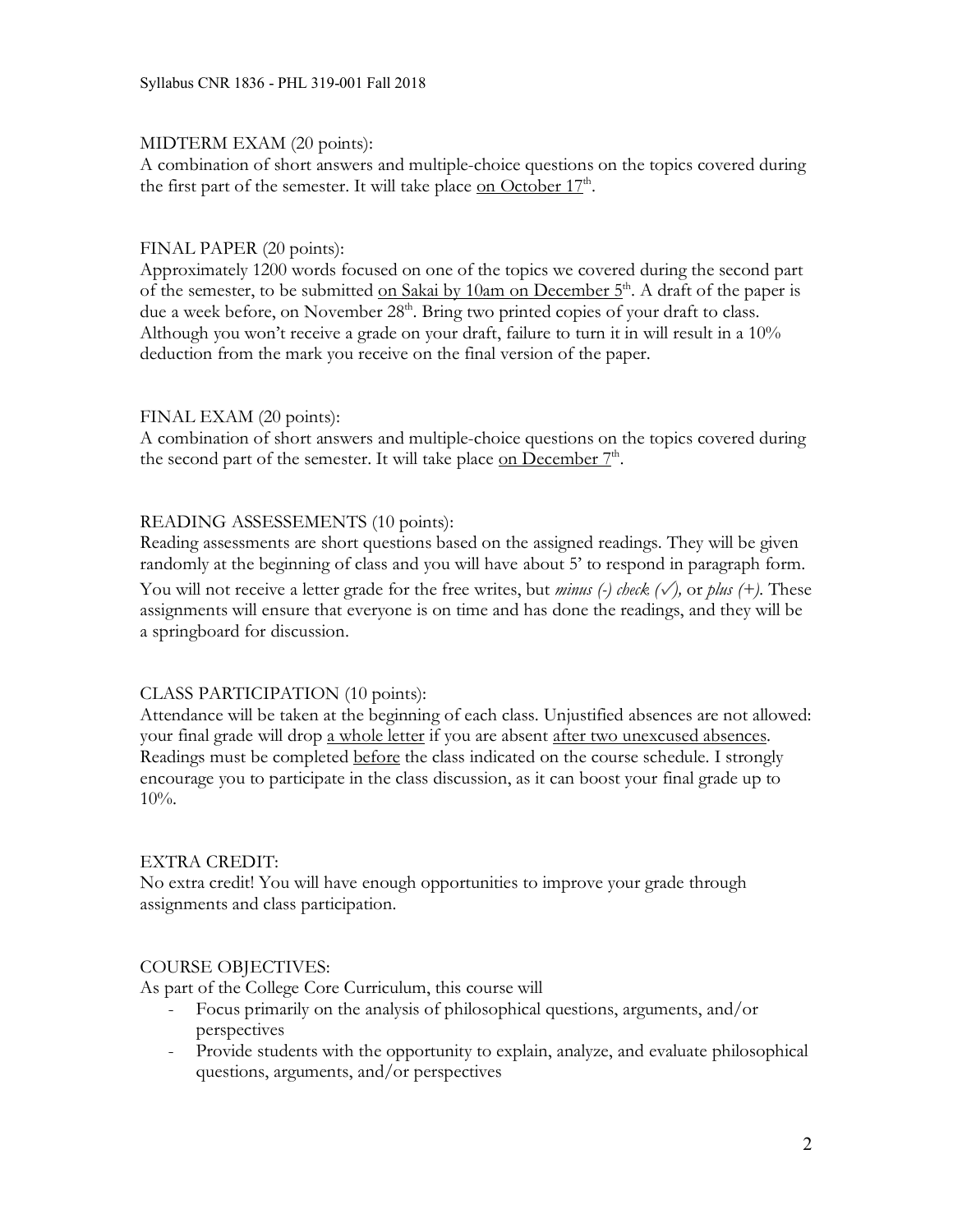- Demonstrate how understanding philosophical concepts helps to illuminate contemporary issues

# GRADING SCHEME:

 $93-100\% = A$ ,  $90-92\% = A$ -,  $87-89\% = B$ +,  $83-86\% = B$ ,  $80-82\% = B$ -,  $77-79\% = C$ +,  $73 76\% = C$ ,  $70-72\% = C$ -,  $67-69\% = D$ +,  $60-67\% = D$ ,  $0-59\% = F$ 

## RESOURCES:

If you need clarification on the readings always make sure to ask in class, or during office hours, or to email me at **amalloz1@providence.edu** 

I also recommend looking at the following sites as a resource on philosophical topics and authors:

Stanford Encyclopedia of Philosophy: http://plato.stanford.edu/ Internet Encyclopedia of Philosophy: http://www.iep.utm.edu/

# PLAGIARISM:

Plagiarism and other forms of cheating are not tolerated and will be subject to penalties in conformity with the College's policy on Academic Integrity. All papers will be submitted to Turnitin on Sakai. Make sure you understand what plagiarism is and the consequences it might have. You can find the most recent policy here:

http://catalog.providence.edu/content.php?catoid=25&navoid=856#Academic\_Honesty

A broader listing of Providence College Academic policies is located here:

http://catalog.providence.edu/content.php?catoid=25&navoid=856

*Students with documented disabilities (learning, physical, medical, temporary) will be provided reasonable academic accommodations in this course, coordinated by the Office of Academic Services (OAS). Students with disabilities are encouraged to contact the assistant director for disability services to discuss their needs and arrange individualized services. You are also encouraged to contact me at the beginning of the course to make me aware of your needs.*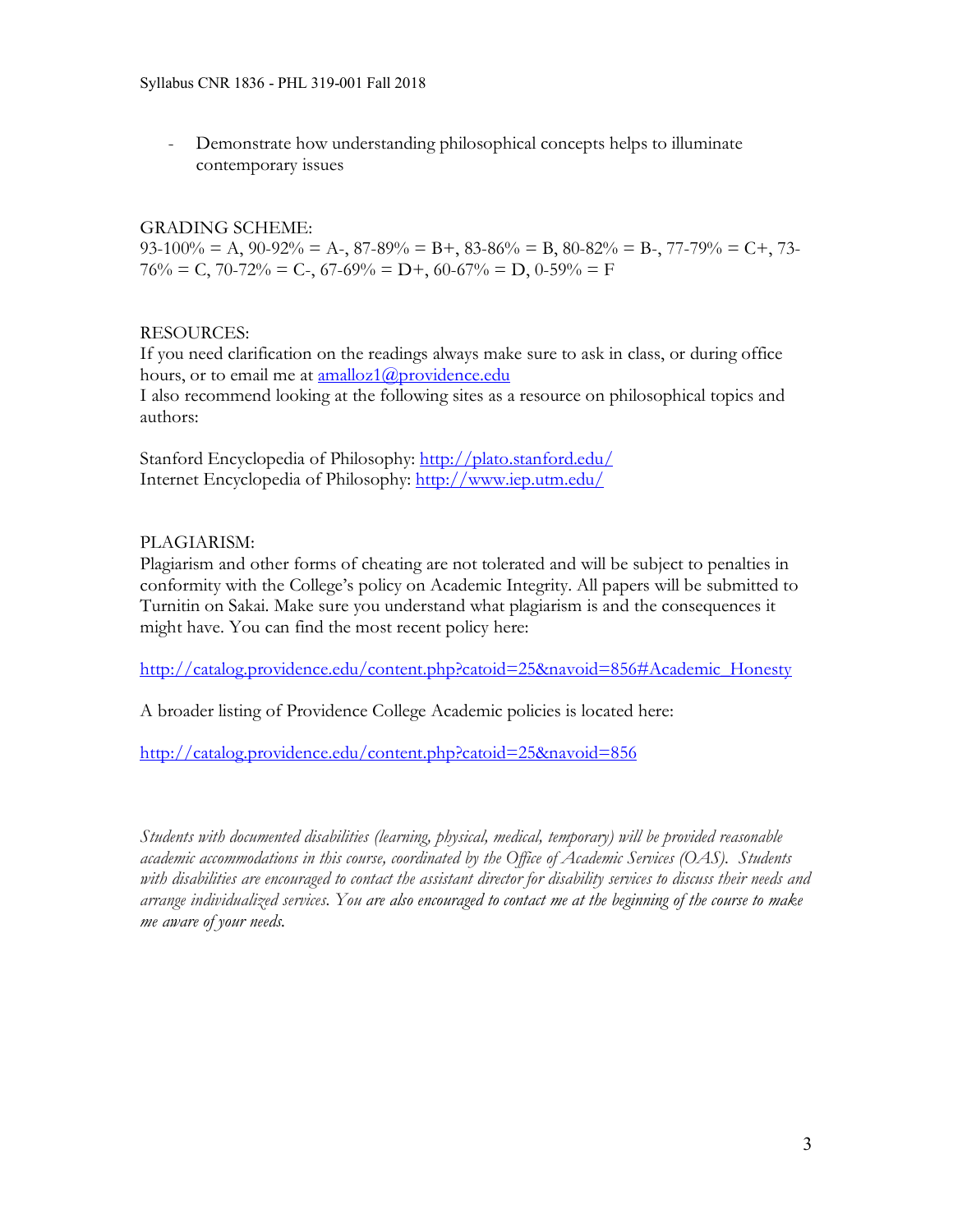| Date  | Topic                          | Readings                                                                                       |
|-------|--------------------------------|------------------------------------------------------------------------------------------------|
| 8/28  | Intro, Syllabus,<br>& Policies | No Reading                                                                                     |
| 8/29  | Knowledge vs.<br>Opinion       | Nagel ch. 1<br>Russell, Selections from The Problems of Philosophy                             |
| 8/31  | Relativism                     | Baghramian & Carter, Selections from "Relativism"                                              |
| 9/4   | Skepticism                     | Nagel ch. 2<br>Williams, "Agrippa's Trilemma"                                                  |
| 9/5   |                                | Descartes, Meditation I<br>Pryor, "The Dreaming Argument"                                      |
| 9/7   |                                | Descartes, Meditation II                                                                       |
| 9/11  |                                | Pryor, "What's So Bad About Living in the Matrix?"                                             |
| 9/12  |                                | Moore, "Proof of an External World"                                                            |
| 9/14  | Writing<br>Workshop            | Pryor, "Guidelines on Writing a Philosophy Paper" (distributed in class)                       |
| 9/18  | Rationalism vs.<br>Empiricism  | Nagel ch. 3<br>Descartes, Meditation III                                                       |
| 9/19  |                                | Locke, Selections from An Essay Concerning Human understanding                                 |
| 9/21  |                                | Review Session (PC seminarian retreat)                                                         |
| 9/25  |                                | BonJour, "In Defense of The A Priori"<br>Devitt, "There is No A Priori"                        |
| 9/26  | The Analysis<br>of Knowledge   | Lehrer, "The Analysis of Knowledge", Introduction                                              |
| 9/28  |                                | Nagel ch. 4<br>Gettier, "Is Justified True Belief Knowledge"?                                  |
| 10/2  |                                | Zagzebski, "The Inescapability of Gettier Problems"                                            |
| 10/3  |                                | Nagel ch. 5<br>Ichikawa, "The Analysis of Knowledge" (SEP)                                     |
| 10/5  | Writing<br>Workshop            | Draft of paper 1 due. Bring two copies                                                         |
| 10/9  |                                | NO CLASS (Monday schedule)                                                                     |
| 10/10 | Internalism vs.<br>Externalism | Feldman, Selections from Epistemology (Evidentialism)                                          |
| 10/12 |                                | Feldman, Selections from Epistemology (Causal Theory and Truth-Tracking Theory)<br>PAPER 1 DUE |
| 10/16 |                                | NO CLASS (midterm review)                                                                      |
| 10/17 |                                | <b>MIDTERM EXAM</b>                                                                            |